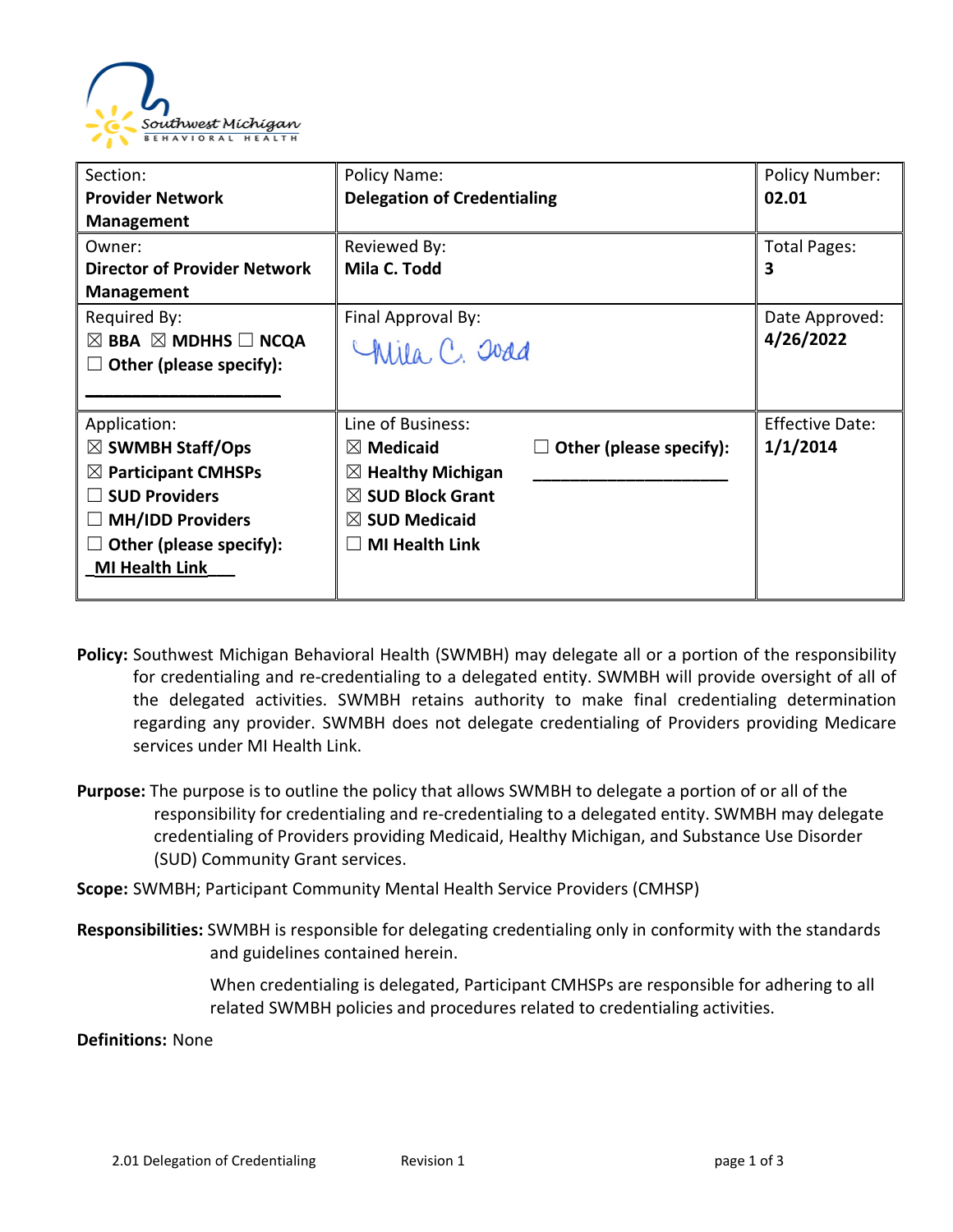

## **Standards and Guidelines:**

- A. SWMBH will conduct a pre-delegation assessment to assure the entity's capacity for delegation.
- B. SWMBH will require that the delegated entity adhere to the same credentialing policies, standards and criteria as utilized by SWMBH.
- C. SWMBH will conduct annual monitoring of the delegated activities, at least every three years this will consist of an on-site review.
- D. SWMBH will ensure that there is a delegation agreement that describes at a minimum:
	- a. The responsibilities and reporting requirements of the delegated activity;
	- b. The remedies, including revocation of the delegation available to SWMBH if the delegated entity does not fulfill its obligations.

## **References:**

Balanced Budget Act Section 438.230 MDHHS / PIHP Master Contract Schedule A, Section 1(N)(1) NCQA CR 9

## **Attachments:** None